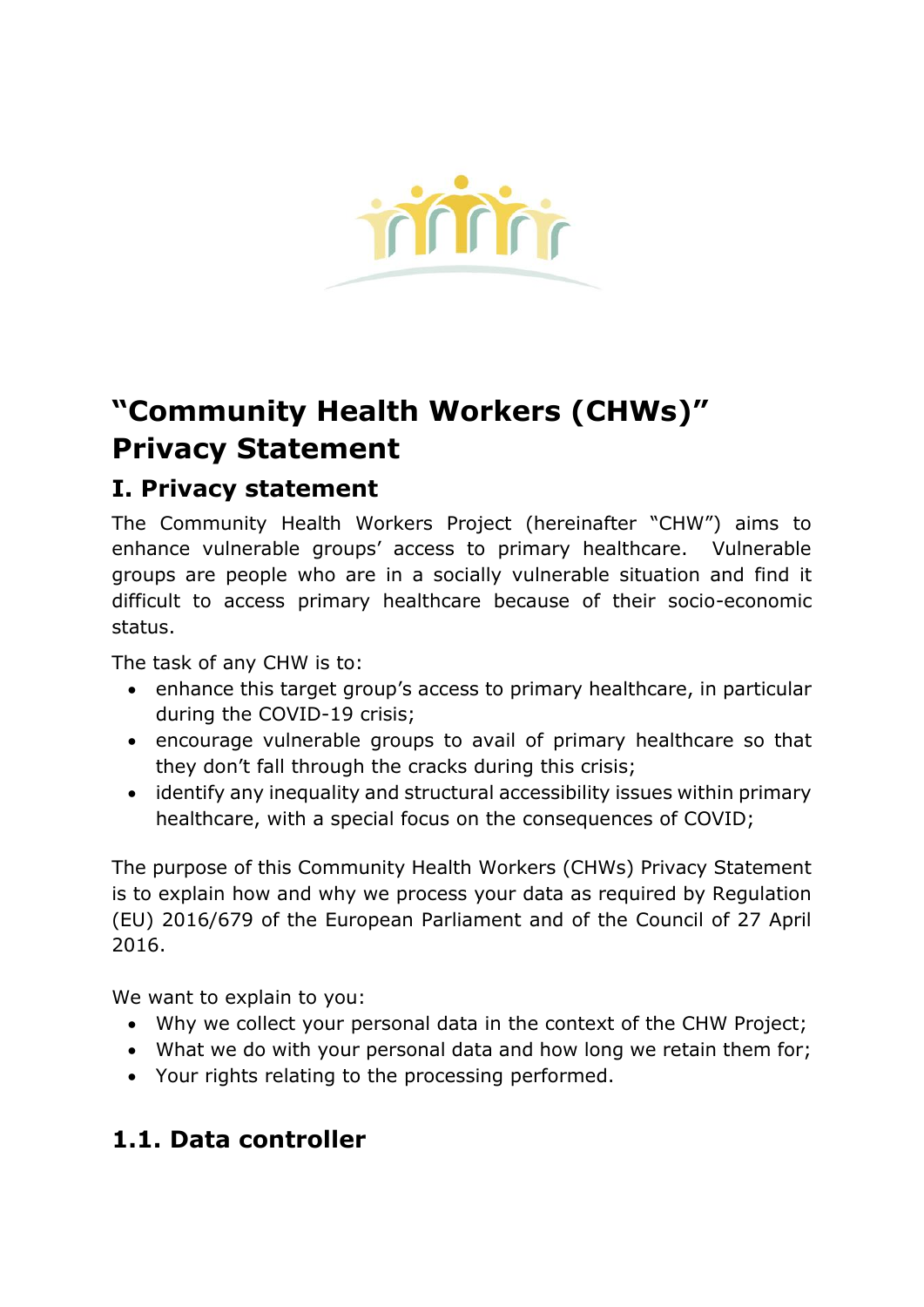ZPG Intermut with registered office at Tervurenlaan 188/A letter box 8, 1150 Sint-Pieters-Woluwe, company number 0695 810 791.

ZPG Intermut is composed of:

- Insurance Institution (hereinafter 'II') 100: 'Landsbond der Christelijke Mutualiteiten' with registered office at Haachtsesteenweg 579, 1030 Schaarbeek and company number 0411.702.543,
- II 200: 'Landsbond van de Neutrale Ziekenfondsen' with registered office at Charleroisesteenweg 145, B-1060 Brussels and company number 0411.709.768,
- II 300: 'Nationaal Verbond van Socialistische Mutualiteiten', with registered office at Sint-Jansstraat 32-38, 1000 Brussels and company number: 0411.724.220,
- II 400: 'Landsbond Liberale Mutualiteiten' with registered office at Livornostraat 25, 1050 Brussels and company number 0411.729.366,
- II 500: 'Landsbond van de Onafhankelijke Ziekenfondsen', with registered office at Lennikse baan 788 A, 1070 Brussels and company number 411.766.483.

# **1.2. What personal data do we process?**

To register the target group's personal data we use the mobile CHW app. Most data are obtained from you directly on the basis of questions a community health worker put to you. You are free to answer the questions or not.

#### A**) In general**

- Contact details (first name, surname, nickname, e-mail address, telephone number, address);
- Personal characteristics (gender, date of birth, nationality, language, mother tongue);
- Any other personal data you disclose voluntarily;

#### B) **We may also process the following personal data relating to the Community Health Workers' target group**:

- Neighbourhood;
- Indirect health data (e.g.: Do you have a GP? Do you have a centralised medical record? Health insurance fund? Insurance?);
- Income (permanent job, temporary job, allowance ...);
- Legal status (Belgian nationality, asylum seeker, refugee, …
- Living situation (permanent residence or not) assessment of this situation;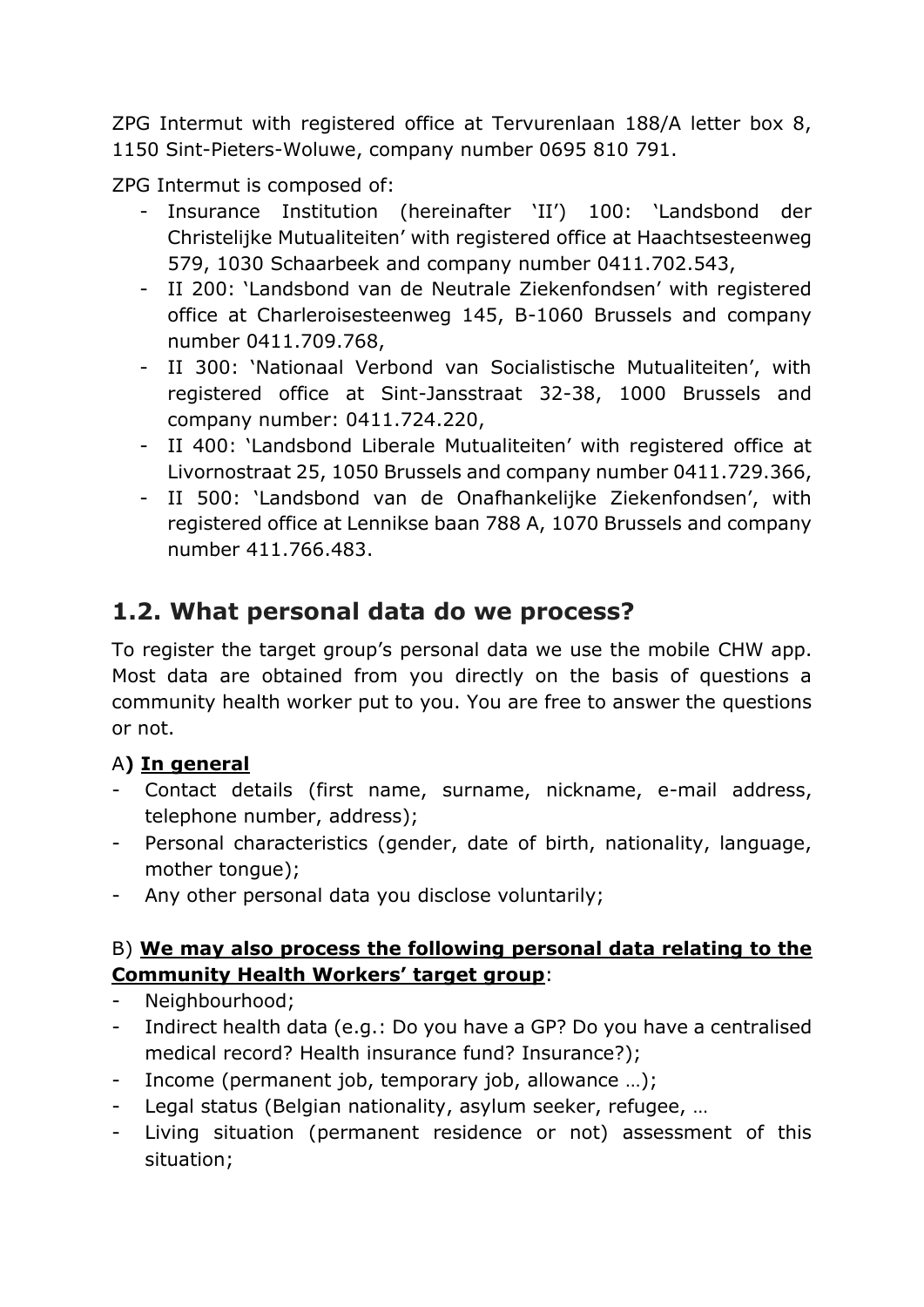- Assessments;
- Location (team-related): food bank, street/square, called into a health centre, called into a local non-profit association, private dwelling;
- Subject of intervention (care, covid or other e.g. VDAB-le Forem, OCMW-CPAS, social housing, …);
- Experienced barriers (such as lack of trust, language, administration, accessibility, …);
- The role of CHW to which the action is linked;
- Notes (including details, address, vote, date, subject, life event and visibility).

C) Specific to CHWs: job description;

D) We may also process the professional contact details (surname, first name, address, e-mail address, telephone number) of a care provider, carer, GP, social worker. Details such as these are not obtained from the care provider, carer, GP or social worker but from the data subject who forms part of the target group and only to make contact with the care provider, carer, GP or social worker if the need arises and in consultation with the data subject.

E) When completing the contact form on the CHW website, the following personal data are processed: surname, first name, company, role, e-mail address, telephone number.

### **1.3. On what legal basis do we process your data?**

We process your personal data on the following legal bases:

- In virtue of the law (see 1.3.1) implementing the agreement with the National Institute for Health and Disability Insurance (NIHDI) dd. 26 January 2021 and the addendum to the agreement of January 27, 2022
- The processing of certain categories of personal data is necessary to administer the health care systems and services or social systems and services under Belgian law;
- Scientific research, approved by the "Ethics Committee for the Social Sciences and Humanities":
	- o You may also be asked for your consent for qualitative research purposes (via a survey or an interview conducted among participants or via a workshop.)
	- o For quantitative research we use the data recorded in the CHW app, this for scientific research purposes.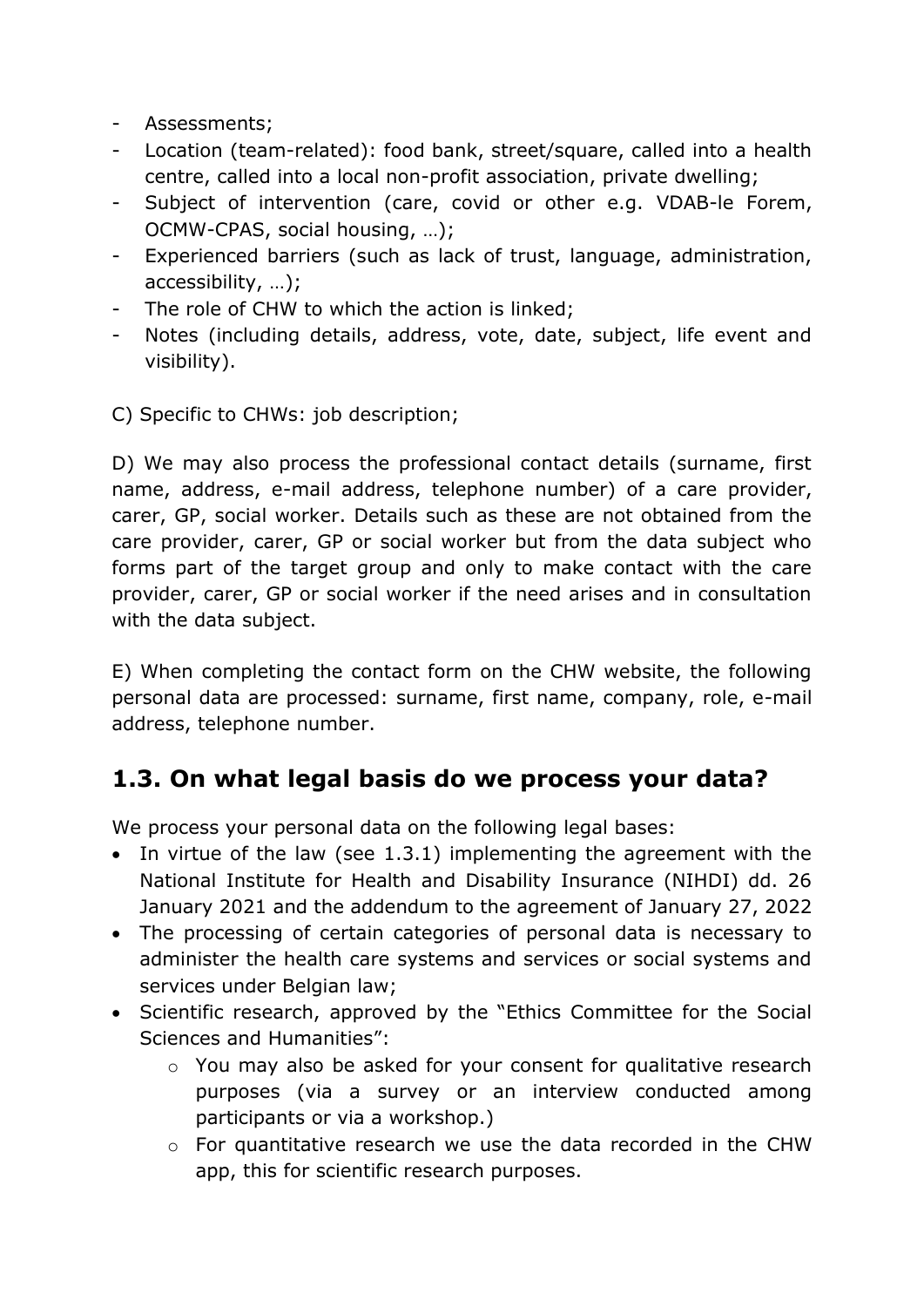• We will also seek your verbal consent before we process any photographs (for the controller's internal use).

Any data we obtain via the contact form on the CHW website are processed on the basis of your consent.

## **1.3.1 Legal references**

The Act on mandatory insurance for medical care and sickness insurance benefit, coordinated on 14 July 1994, more specifically article 56, §1 facilitating reimbursement for experimental models of prescription, provision of or the payment for medical care.

## **1.4. Purposes of the processing**

ZPG Intermut processes these data in the context of the performance of the CHW Project in implementation of the cooperation agreement with the NIHDI and this for the purpose of:

- Eliminating the barriers hampering access to primary healthcare for data subjects;
- Directing data subjects towards the appropriate care;
- Improving health literacy and facilitating the follow-up of any interventions performed;
- Evaluating the present project and producing a research report;
- Dealing with your request for information when you have filled in the contact form on the CHW website.

### **1.5. How long do we retain your data in the context of the CHW Project for?**

We store and use your personal data insofar as necessary to comply with our legal obligations. If the law or regulations do not specify a specific time limit, the data are retained for the time needed to allow us to meet our contractual obligations and in any case for the duration of the project (i.e. to the end of December 2022). The project may be extended. If this is the case, this privacy statement will be updated with the new duration.

# **1.6. Who are the recipients of your data?**

- Your data may be processed by members of staff involved in the project in a professional capacity, i.e. the CHWs (employed by I.M. VZW), including the members of staff of ZPG Intermut and the insurance institutions concerned.
- The CHW application uses Amazon Web Services EMEA (SARL) for Cloud Hosting; your personal data are processed in Germany. An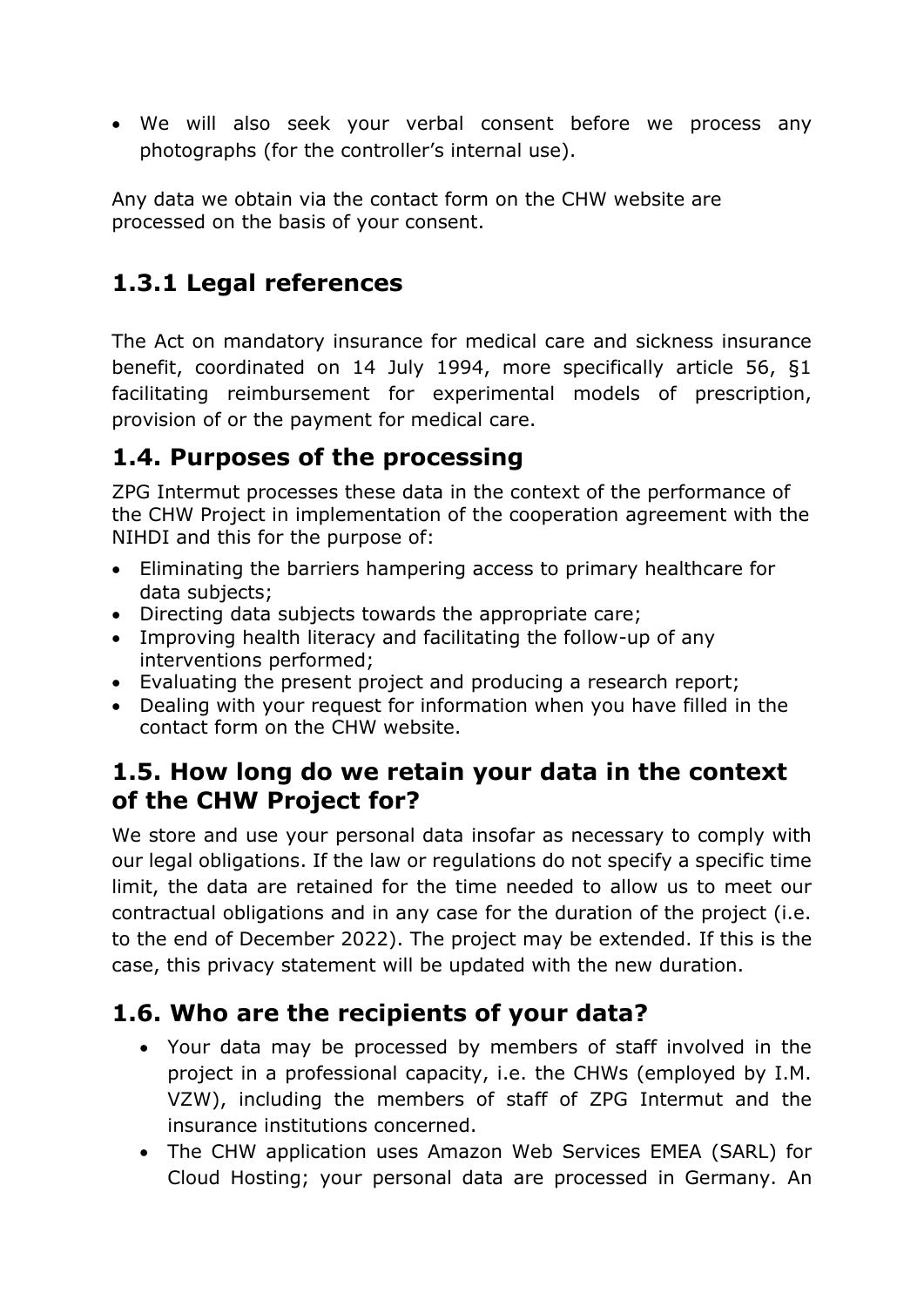agreement has been concluded with Amazon Web Services EMEA (SARL) to guarantee data confidentiality.

• The University of Antwerp, in the context of the research, is also bound by a processing agreement.

### **1.7 What are your rights with regard to the personal data we process?**

You are free to exercise the rights set out below, provided they do not conflict with the legal obligations the controller is subject to or with the statutory mandate it was entrusted with.

#### **Right to withdraw your consent**

If the legitimacy of the processing is based on your express consent you are free to withdraw that consent at any time. Any processing operations performed prior to the withdrawal of your consent remain legitimate.

#### **Right of access**

As data subject you are entitled to find out whether or not the controller processes your personal data and, if so, to gain access to your data. You can request a copy of your personal data provided your request does not infringe the rights and freedoms of third parties.

#### **Right to rectification or modification**

You are entitled to request that any incorrect and/or incomplete data are rectified and/or completed.

#### **Right to erasure**

You are entitled to request that your personal data are deleted if the controller processed them unlawfully, provided you do so for justifiable reasons, i.e.:

- If your data are no longer necessary for the purposes of the processing;
- If you have withdrawn your consent and there is no other legal ground for the processing;
- If your objection to the processing is founded;
- If the processing is unlawful;
- If your data must be erased by law.

#### **Right to restriction of processing**

You can ask to limit the use of your data:

• For the time needed to verify the accuracy of the data you are disputing;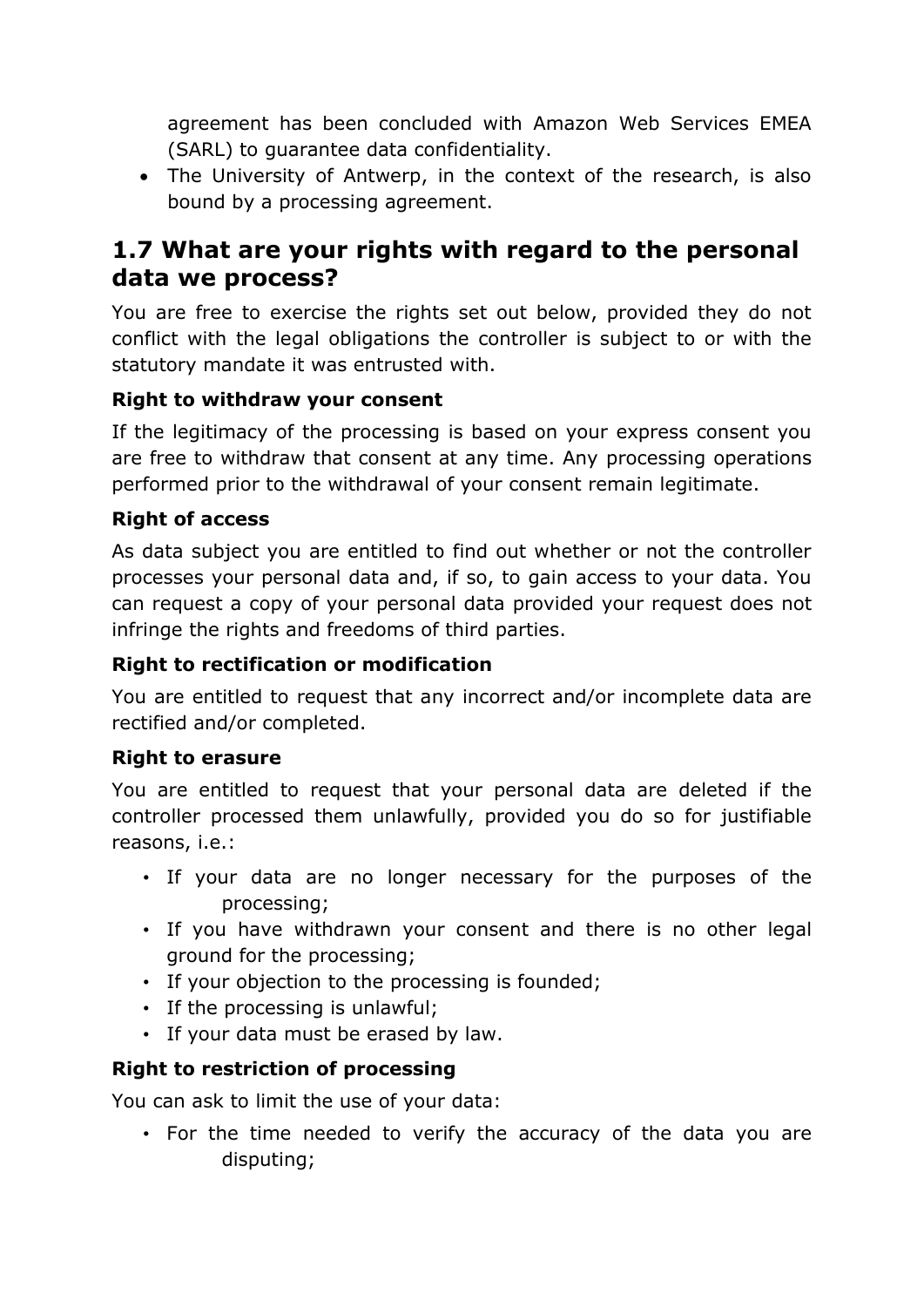- If you object to any data the controller processed unlawfully being erased;
- If you object to any data the controller no longer needs being erased because you need them to bring, exercise or defend a legal claim;
- For the time needed to establish whether the controller's legal grounds take precedence over yours in cases where you object to your data being processed by reason of your specific situation.

In that case, the controller is obliged to limit the processing of your data to their retention only. Any other processing operations will always require your consent unless they are needed for the purpose of bringing, exercising or underpinning a legal claim, to protect a third party or for important public interest reasons. Where appropriate, the controller will inform you before this restriction of processing is lifted.

#### **Data portability**

You are entitled to receive the personal data relating to you in a structured, commonly used and machine-readable format and to transfer these data to another data controller.

You are free to ask the controller to transmit your data to another data controller, provided it has the technical means to do so.

#### **Right to object**

If you disagree with us processing certain data you can object to their processing at any time.

If your data are processed for scientific, historical or statistical research purposes you can object to their processing for reasons specific to your situation, except in cases where the processing is necessary for the performance of a task carried out in the public interest.

### **1.8. Exercising your rights**

The rights set out sub 1.7 can be exercised in accordance with the provisions and restrictions laid down by law. The text of the General Data Protection Regulation supersedes what has been set out sub 1.7.

If you wish to exercise any of the aforesaid rights, please do not hesitate to contact us. You can exercise these rights vis-à-vis the controller listed in article 1.1 above.

Make sure to be as specific as possible if you do decide to exercise your rights as this is the only way we will be able to process your request concretely and correctly. To allow us to identify you, we may ask you for a copy of an identification document.